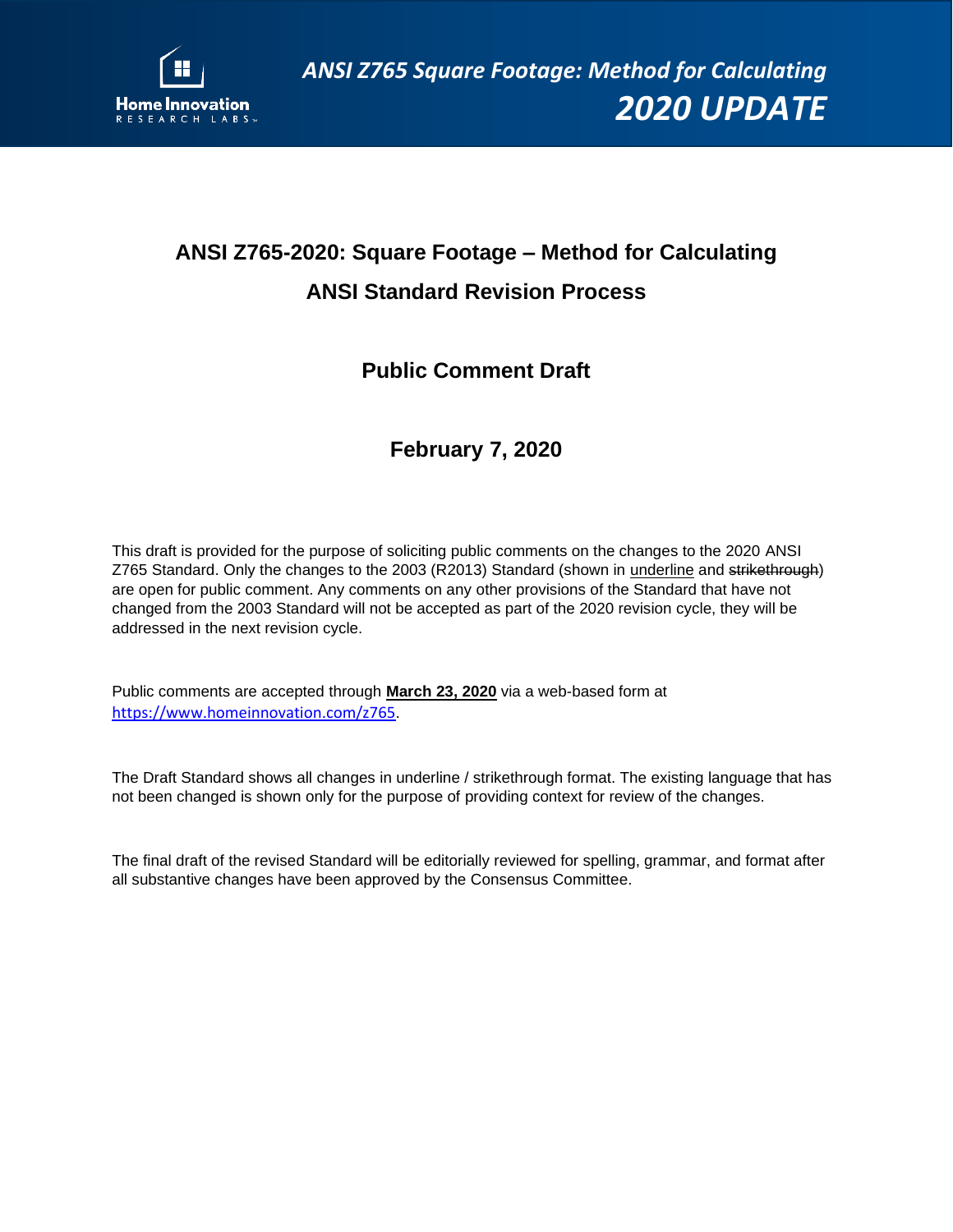# SQUARE FOOTAGE– METHOD FOR CALCULATING: ANSI Z765-2020

AMERICAN NATIONAL STANDARD FOR SINGLE-FAMILY RESIDENTIAL BUILDINGS

2/7/2020 DRAFT

AMERICAN NATIONAL STANDARDS INSTITUTE, INC. HOME INNOVATION RESEARCH LABS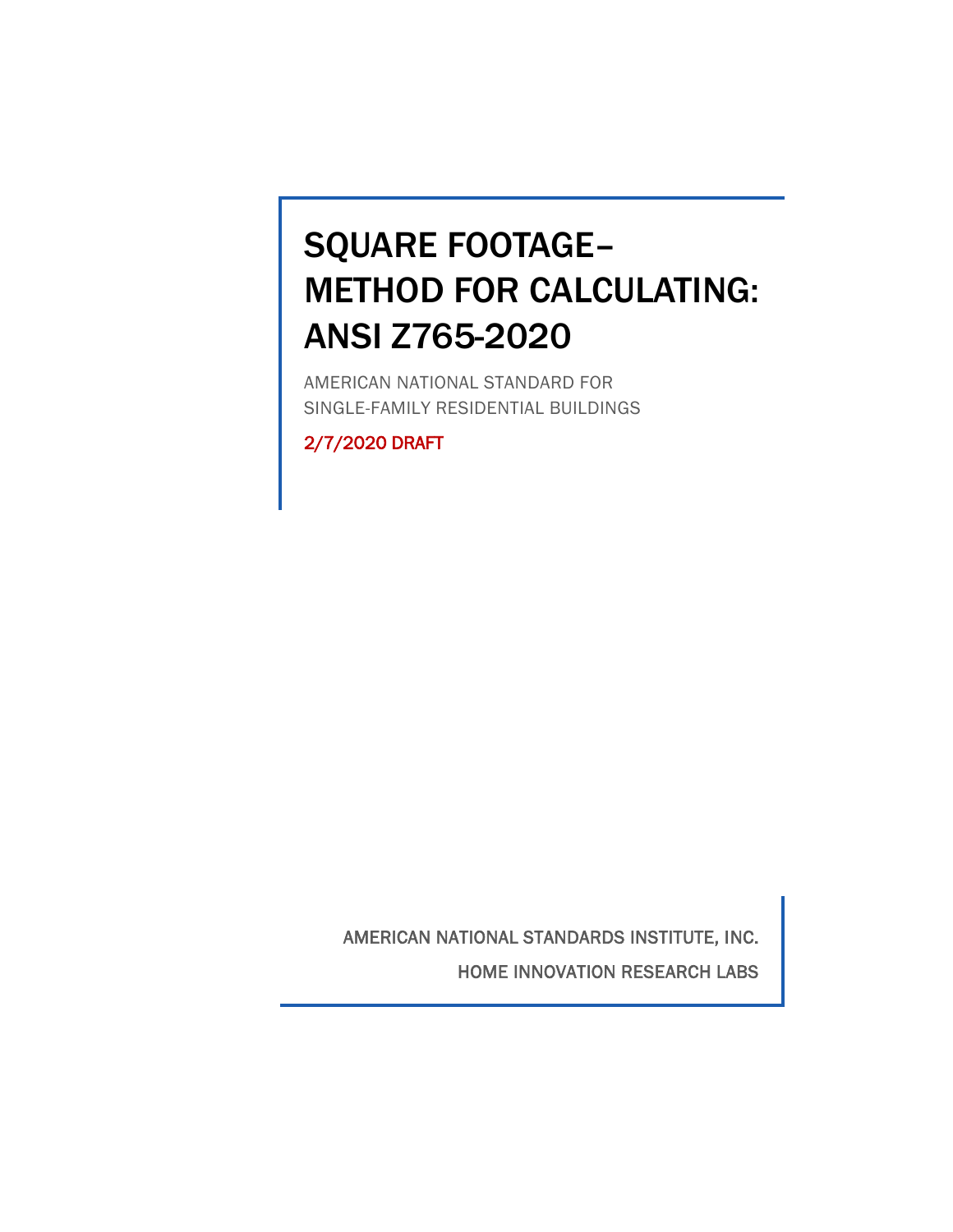#### **CONTENTS**

#### STANDARD

#### ANNEX

#### FIGURES

#### Published by

Home Innovation Research Labs 400 Prince George's Boulevard Upper Marlboro, Maryland 20774-8731 P: 800.638.8556 F: 301.430.6180

Copyright 2020 by Home Innovation Research Labs. All rights reserved.

No part of this publication may be reproduced in any form—mechanical, electronic, or otherwise—without the prior written permission of the publisher.

Printed in the United States of America.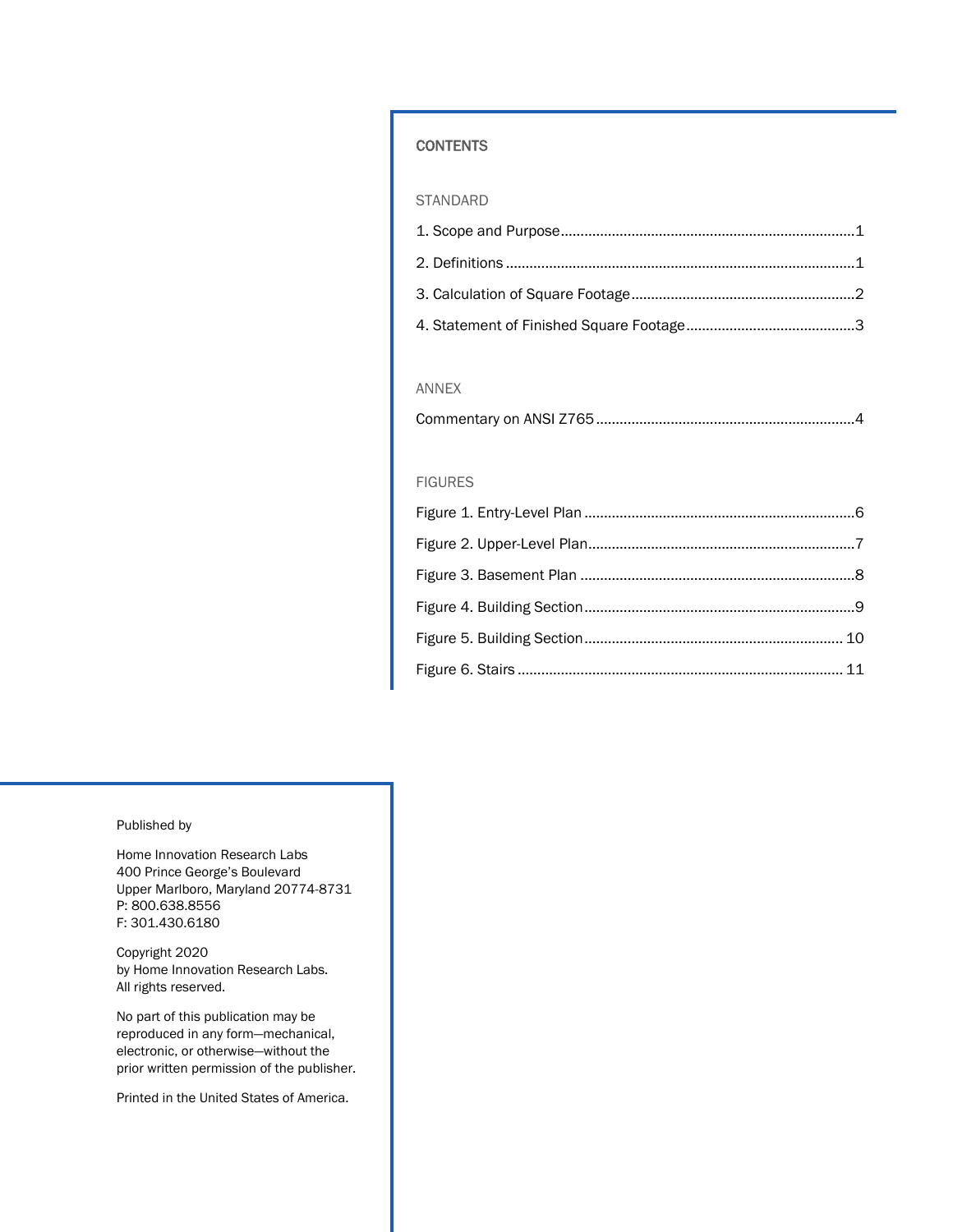An American National Standard (ANS) is developed through a consensus process that involves those organizations and individuals directly and materially affected by the existence of a standard. A standard itself is a voluntary guide for producers and consumers. The American National Standards Institute (ANSI) is the central body responsible for identifying a single, consistent set of voluntary standards and verifying that the principles of openness and due process are heeded. Every ANS is subject to periodic review and revision.

A standard allows individuals and organizations that use different terminologies based on different points of view to communicate, cooperate, and calculate quantities on a common basis. This Standard promotes these goals in the hope that square footage calculation can become an item of agreement rather than a point of contention between groups with different interests and concerns.

This Standard for the calculation and reporting of above- and below-grade square footage in singlefamily houses is offered for voluntary application. The Standard must be applied as a whole. The Standard is not meant to replace or supersede any legal or otherwise required existing area measurement method. It may be used in proposed, new, or existing single-family houses of any style or construction but is not applicable to apartment/ multifamily buildings. It does not cover room dimensions.

Before the original adoption of this Standard in 1996, no national standard existed in the United States for measuring square footage in single-family houses. By contrast, a standard applicable to commercial buildings has been in effect for 80 years. In 1915, the Building Owners and Managers Association International (BOMA) developed a standard method for measuring floor area in office buildings. The BOMA Standard was revised in 1952, 1955, 1971, 1980, 1989, 1996, and 2010, and now bears the title *Standard Method for Measuring Floor Area in Office Buildings, ANSI/BOMA Z65.1 2010*. Additionally, BOMA issued a square footage measurement methodology for multi-unit residential buildings in 2010 titled, *Multi-Unit Residential Buildings: Standard Methods of Measurement (ANSI/BOMA Z65.4-2010)*.

The Ontario New Home Warranty Program issued *Builder Bulletin No. 22 Floor Area Calculations* on November 15, 1989. The bulletin's set of requirements for uniform floor area calculation

applies to single-family houses and condominiums that enroll in the program and only when a numeric value for floor area is used in advertising and sales materials, in an agreement of purchase and sale, in a construction contract, or whenever the size of the house is stated in printed materials. Over the years, other groups have developed their own conventions for square footage calculation within their organizations.

In April 1994, the National Association of Home Builders (NAHB)—at the request of the Home Builders Association of Greater New Orleans and other builder members commissioned the NAHB Research Center (a wholly owned subsidiary of NAHB; renamed Home Innovation Research Labs as of February 12, 2013) to act as secretariat for an ANSI Accredited Standards Committee and to assemble a group of organization representatives and individuals materially and directly affected by the development of an ANS for the measurement of square footage in detached and attached singlefamily houses. The committee held its first meeting on November 22, 1994.

ANSI procedures require periodic review to ensure standards are current and relevant. In 2003, the consensus committee approved changes to Section 4, which consisted of an editorial reorganization of its provisions and the addition of a subsection specifying reporting requirements for calculation results produced using other measurement methods. The changes to the Annex consisted of: (1) The addition of a description of decorative finishes for concrete floors, along with recognition of this type of concrete floor as a type of floor finish; and (2) The addition of text acknowledging that the Standard does not address differences between calculations made by multiple parties for the same property.

In 2011, a consensus committee considered changes to the 2003 edition of ANSI Z765. The consensus committee reaffirmed the 2003 edition.

This Standard has an Annex section, which is nonnormative–meaning that it is not intended to be enforced along with the body of the Standard. Information in the Annex is intended to comment on and illustrate the use of the Standard; however, the Annex is not considered part of the Standard.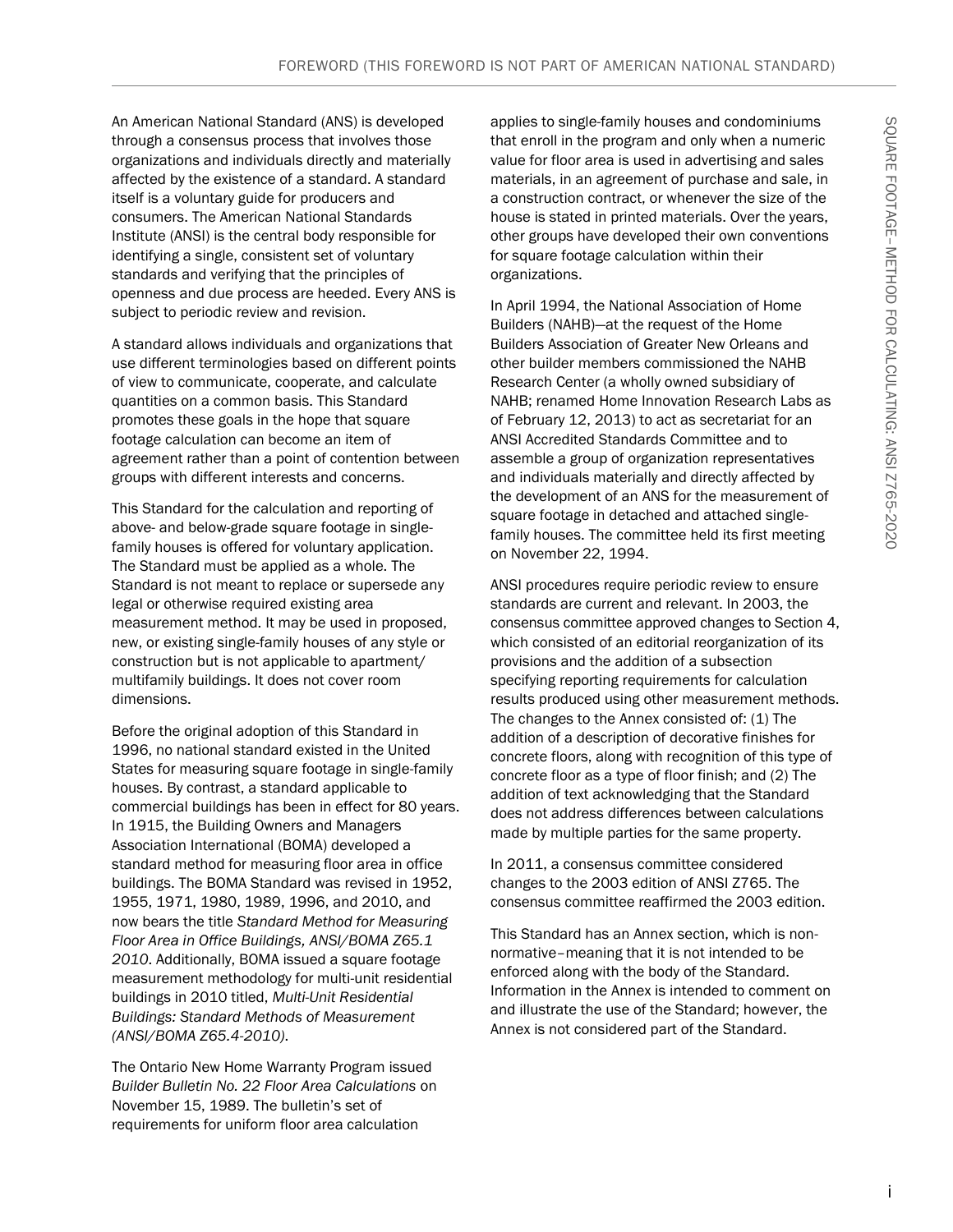Suggestions for improvement of the standard are welcome and should be forwarded to the secretariat:

Home Innovation Research Labs 400 Prince George's Boulevard Upper Marlboro, Maryland 20774-8731 P: 301.249.4000 F: 301.430.6180 www.HomeInnovation.com

This standard was processed and approved for submittal to ANSI by the Accredited Standards Committee on Residential Square Footage, Z765. Committee approval of the standard does not necessarily imply that all committee members voted for its approval. At the time it approved this standard, the Z765 Committee consisted of the following members listed in the right column.

Wayne M. Foley, Chair

Thomas M. Kenney, P.E., Secretariat–Home Innovation Research Labs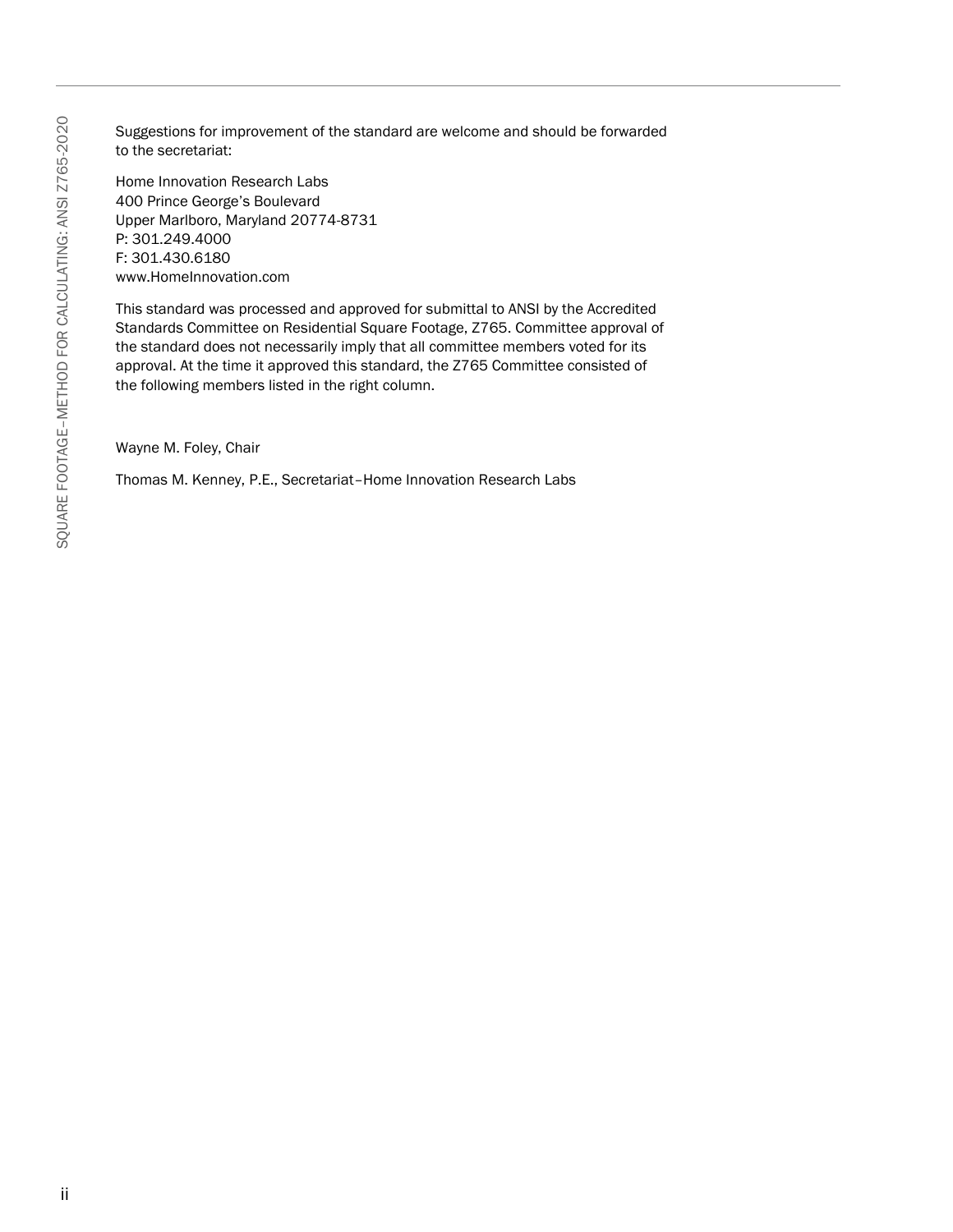## SQUARE FOOTAGE–METHOD FOR CALCULATING: ANSI Z765-20XX

## 1. SCOPE AND PURPOSE

#### 1.1 Scope

This standard describes the procedures to be followed in measuring and calculating the square footage of detached and attached single-family houses.

### 2. DEFINITIONS

#### 2.1 Attached Single-Family House

A house that has its own roof and foundation, is separated from other houses by dividing walls that extend from roof to foundation, and does not share utility services with adjoining houses; may be known as a townhouse, rowhouse, or duplex, for example.

#### 2.1 Detached Single-Family House

A house that has open space on all its sides.

#### 2.2 Finished Area

An enclosed area in a house that is suitable for yearround use **based upon its location**, embodying walls, floors, and ceilings that are similar to the rest of the house.

#### 2.3 Garage

A structure intended for the storage of automobiles and other vehicles.

#### 1.2 Purpose

It is the purpose of this standard to describe a method of measurement that will make it possible to obtain accurate and reproducible measurements of square footage in single-family houses.

#### 2.4 Grade

The ground level at the perimeter of the exterior finished surface of a house.

#### 2.5 Level

Areas of the house that are vertically within 2 ft. of the same horizontal plane.

#### 2.6 Square Footage

An area of a house that is measured and calculated in accordance with the standard. When employing Metric or Standard International (SI) measurement units, the term floor area is used in place of square footage.

#### 2.7 Unfinished Area

Sections of a house that do not meet the criteria of *finished area*.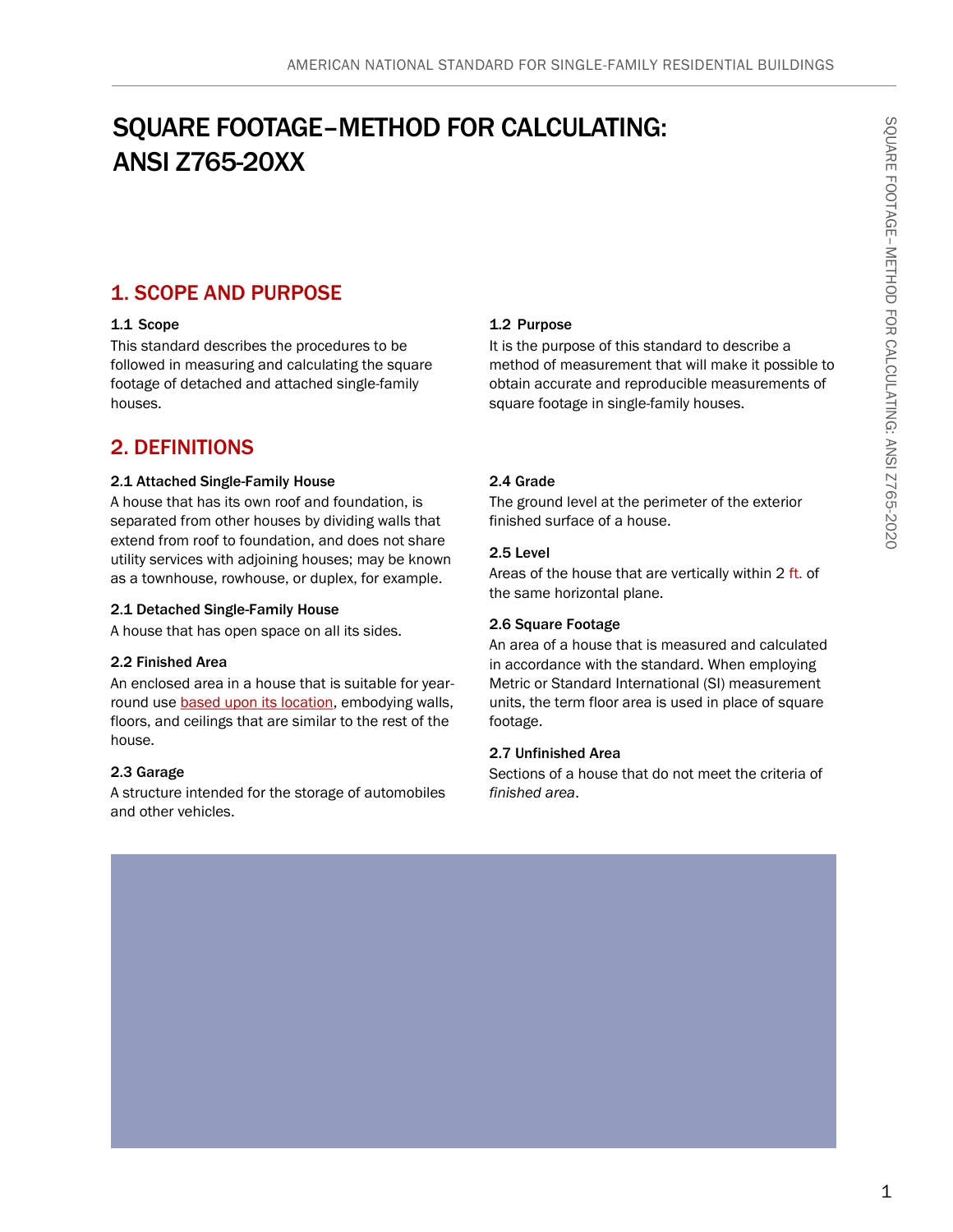## 3. CALCULATION OF SQUARE FOOTAGE

To claim adherence to this standard, the following methods of measurement and calculation must be employed when quantifying square footage in singlefamily houses. When using English measurement units, the house is measured to the nearest inch or tenth of a foot; the final square footage is reported to the nearest whole square foot. When using Metric or Standard International (SI) measurement units, the house is measured to the nearest 0.01 meter; the final floor area is reported to the nearest 0.1 square meter.

#### 3.1 Calculation Methods

Calculation of square footage made by using exterior dimensions but without an inspection of the interior spaces is allowed but must be stated as such when reporting the result of the calculation. Calculation of square footage for a proposed house made by using plans must be stated as such when reporting the result of the calculation.

Circumstances can exist when direct measurement of a structure is not possible. Access to the interior may not be available and the nature of the terrain, structure, or other obstacles may preclude direct physical measurement of the exterior in the time available. Building dimensions developed through some means other than direct measurement or plans can be susceptible to inaccuracy, as is the calculated area. Calculation of square footage developed under such circumstances must be identified as such when reporting the result of the calculation.

#### 3.2 Detached Single-Family Finished Square Footage

For detached single-family houses, the finished square footage of each level is the sum of finished areas on that level measured at floor level to the exterior finished surface of the outside walls.

#### 3.2 Attached Single-Family Finished Square Footage

For attached single-family houses, the finished square footage of each level is the sum of the finished areas on that level measured at floor level to the exterior finished surface of the outside wall or from the centerlines between houses, where appropriate.

#### 3.3 Finished Areas Adjacent to Unfinished Areas

Where finished and unfinished areas are adjacent on the same level, the finished square footage is calculated by measuring to the exterior edge or unfinished surface of any interior partition between the areas.

#### 3.4 Openings to the Floor Below

Openings to the floor below cannot be included in the square footage calculation. However, the area of both stair treads and landings proceeding to the floor below is included in the finished area of the floor from which the stairs descend, not to exceed the area of the opening in the floor.

#### 3.5 Above- and Below-Grade Finished Areas

The above-grade finished square footage of a house is the sum of finished areas on levels that are entirely above grade. The below-grade finished square footage of a house is the sum of finished areas on levels that are wholly or partly below grade.

#### 3.6 Ceiling Height Requirements

To be included in finished square footage calculations, finished areas must have a ceiling height of at least 7 ft. (2.13 m) except under beams, ducts, and other obstructions where the height may be 6 ft. 4 in. (1.93 m); under stairs where there is no specified height requirement; or where the ceiling is sloped. If a room's ceiling is sloped, at least one-half of the finished square footage in that room must have a vertical ceiling height of at least 7 ft. (2.13 m); no portion of the finished area that has a height of less than 5 ft. (1.52 m) may be included in finished square footage.

#### 3.7 Finished Areas Connected to the House

Finished areas that are connected to the main body of the house by other finished areas such as hallways or stairways are included in the finished square footage of the floor that is at the same level. Finished areas that are not connected to the house in such a manner cannot be included in the finished square footage of any level.

#### 3.8 Garages, Unfinished Areas, and Protrusions

Garages and unfinished areas cannot be included in the calculation of finished square footage. Chimneys, windows, and other finished areas that protrude beyond the exterior finished surface of the outside walls and do not have a floor on the same level cannot be included in the calculation of square footage.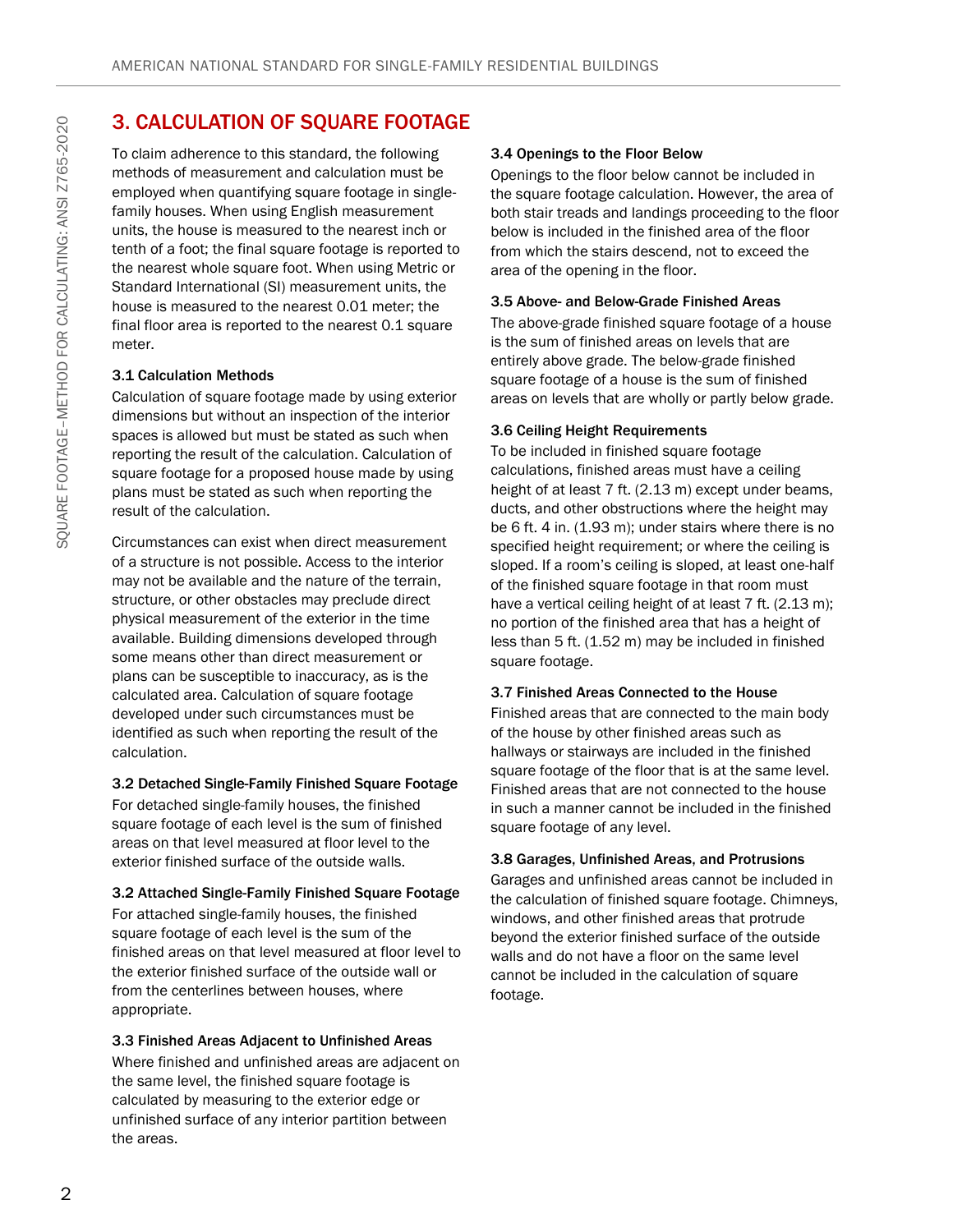## 4. STATEMENT OF FINISHED SQUARE FOOTAGE

Failure to provide the declarations listed below– where applicable–voids any claim of adherence to this standard.

#### 4.1 Rounding

The finished square footage of a house is to be reported to the nearest whole square foot for abovegrade finished square footage and for below-grade finished square footage. When using SI units, floor area is reported to the nearest 0.1 square meter.

#### 4.2 Reporting of Above- and Below-Grade Areas

No statement of a house's finished square footage can be made without the clear and separate distinction of above-grade areas and below-grade areas.

#### 4.3 Areas Not Considered Finished Square Footage

Finished areas that do not meet the criteria of calculated square footage such as those areasare not connected to the house, unfinished areas, and other areas that do not fulfill the requirements of finished square footage prescribed above cannot be included in the Statement of Finished Square Footage but may be listed separately if calculated by the methods described in this standard. Any calculation and statement of unfinished square footage must distinguish between above-grade areas and below-grade areas.

#### 4.4 Interior Spaces Not Inspected Method

If the calculation of finished square footage is made without an inspection of interior spaces to confirm finished areas, unfinished areas, or openings in the floor, the Statement of Finished Square Footage must include a declaration similar to the following:

#### DECLARATION 1

"Finished square footage calculations for this house were made based on measured dimensions only and may include unfinished areas, openings in floors not associated with stairs, or openings in floors exceeding the area of associated stairs."

#### 4.5 Plans-Based Method

If the calculation of finished square footage is made from the plans of a proposed house, the Statement of Finished Square Footage must include a declaration similar to the following:

#### DECLARATION 2

"Finished square footage calculations for this house were made based on plan dimensions only and may vary from the finished square footage of the house as built."

#### 4.6 Other Methods

Circumstances can exist when direct measurement of a structure is not possible. Access to the interior may not be available and the nature of the terrain, structure, or other obstacles may preclude direct physical measurement of the exterior in the time available. Building dimensions developed through some means other than direct measurement or plans can be susceptible to inaccuracy, as is the calculated area. Calculations developed under such circumstance must include a declaration similar to the following:

#### DECLARATION 3

"Finished square footage calculations for this house were made based on estimated dimensions only and may include unfinished areas, or openings in floors not associated with stairs, or openings in floors exceeding the area of associated stairs."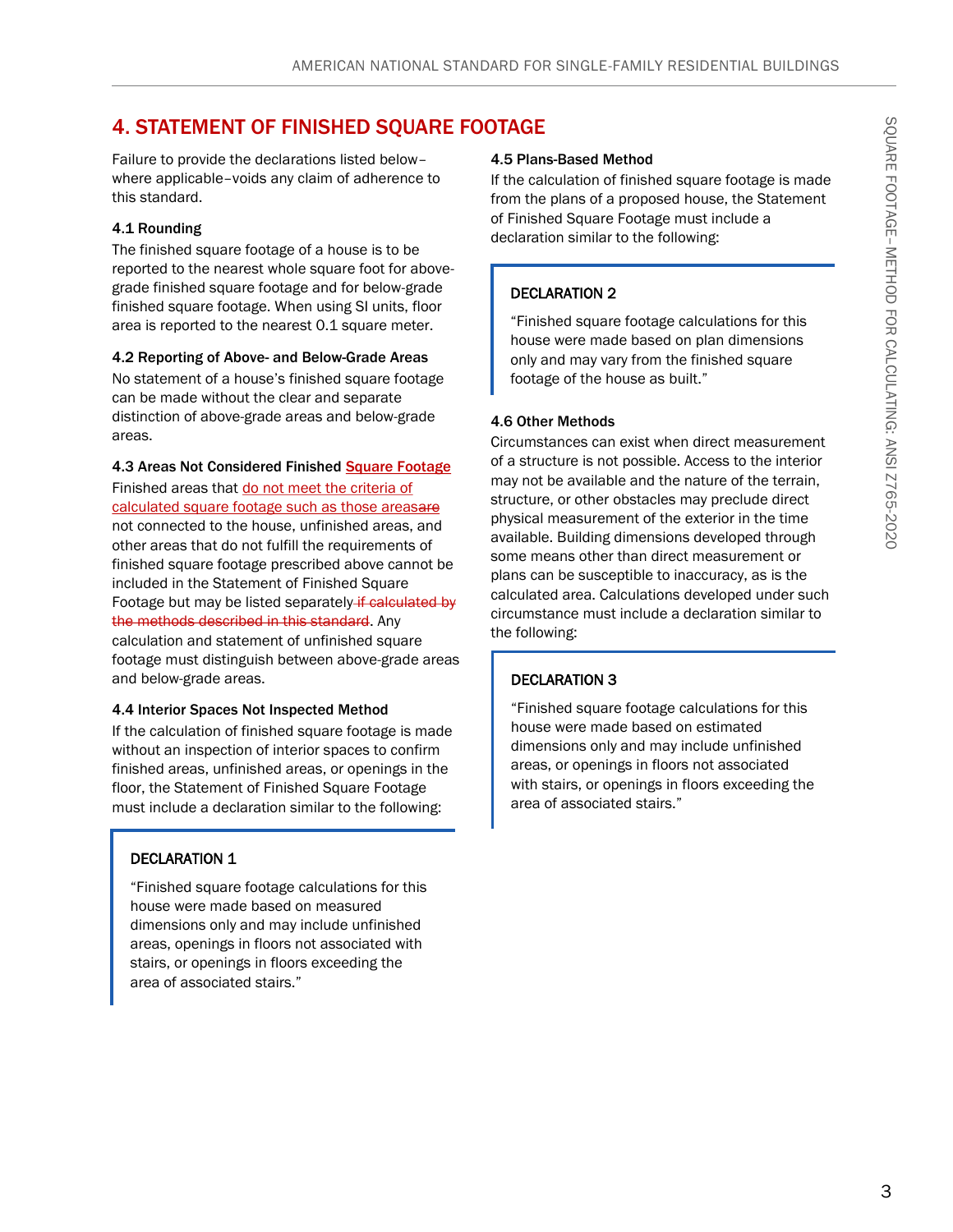## Commentary on ANSI Z765

This Annex is non-normative, meaning that it is not intended to be enforced along with the body of the Standard. Information in the Annex is intended to comment on and illustrate the use of the Standard; however, the Annex is not considered part of the Standard.

This standard is not designed for and cannot be applied to the measurement of apartment/multifamily buildings, but it may be employed to measure all detached and attached single-family houses, including townhouses, rowhouses, and other side-by-side houses.

Practitioners of the standard are cautioned to confirm the appropriate legal definition of ownership of the house if applied to detached single-family or attached single-family condominium units to avoid violation of state law. Differences between the method for calculating finished square footage as set out in the standard and methods prescribed by state law to calculate the area of a condominium unit must be resolved on an individual basis. Legal definitions of condominium ownership can be obtained from the state body charged with archiving state law.

The committee chose to use the term square *footage*  (instead of *floor* area) because of its common use by producers and consumers of housing.

The methods of measurement and calculation put forth in this standard are not intended or designed to cover the dimensions of rooms within single-family houses. Room dimensions are typically measured between interior finished surfaces rather than between exterior finished surfaces as described in this standard.

The term habitable space is often used by established building codes to describe a room or space that has as one of its requirements a specified amount of natural or mechanical light and ventilation sources. The definition of finished area—as employed in this standard—does not imply that finished spaces conform to any requirement for light and ventilation.

This standard makes a clear delineation between above-grade square footage and below-grade square footage; no statement of a house's square footage can be made without that clear and separate distinction. Given the above-grade and below-grade distinction and the definition of grade, the committee acknowledges that this may result in houses that depending on topography, design, or grade line—have no calculated above-grade finished square footage

derived from the method of measurement employed by this standard. This possible consequence arises from the committee's intent to quantify a house's area while minimizing the likelihood of misinterpretation or misapplication. Houses that are alternatively described as at grade or on grade are typically considered above-grade houses.

Wall and ceiling finishes include but are not limited to painted gypsum wall board, wallpaper-covered plaster board, and wood paneling. Floor finishes include but are not limited to carpeting, vinyl sheeting, hardwood flooring, and concrete floors with decorative finishes but do not include bare or painted concrete.

Decorative finishes are long-lasting or permanent components of the slab produced by such methods as chemical staining, integral coloration of the concrete, scoring,  $\theta$  stamping, or other methods that modify the texture or appearance of the slab.

For a room to be included in the square footage calculation, the floor located under sloping ceilings must have a clearance of at least  $5$  ft. (1.52 m); further, at least one-half of the square footage in the room must have ceilings of at least  $7$  ft. (2.13 m) in height. For example, a one-and-one-half-story, 28  $\times$  42 ft. Cape Cod-style house has a first level with a ceiling height of 8 ft. On the second level, the ceiling has a maximum height of  $9$  ft. but a minimum height of 4 ft. at the walls as the ceiling slopes to match the pitch of the roof. All areas are finished. While the first level has 1,176 above-grade finished square feet, only that portion of the second level meeting the ceiling height requirements described above is included in the square footage calculation.

Where finished and unfinished areas are adjacent on the same level, finished square footage is calculated by measuring to the exterior edge or unfinished surface of any interior partition between the areas. For partitions between a finished area and a garage (usually a fire-rated wall), the measurement is made to the surface of the gypsum wall board on the garage side of the partition. For a partition that separates a finished area from an unfinished area (often not a firerated wall), the measurement is made to the portion of the partition closest to the unfinished area–usually a wood stud or other framing member.

Porches, balconies, decks, and similar areas that are not enclosed or not suitable for year-round occupancy cannot be included in the Statement of Finished Square Footage but may be listed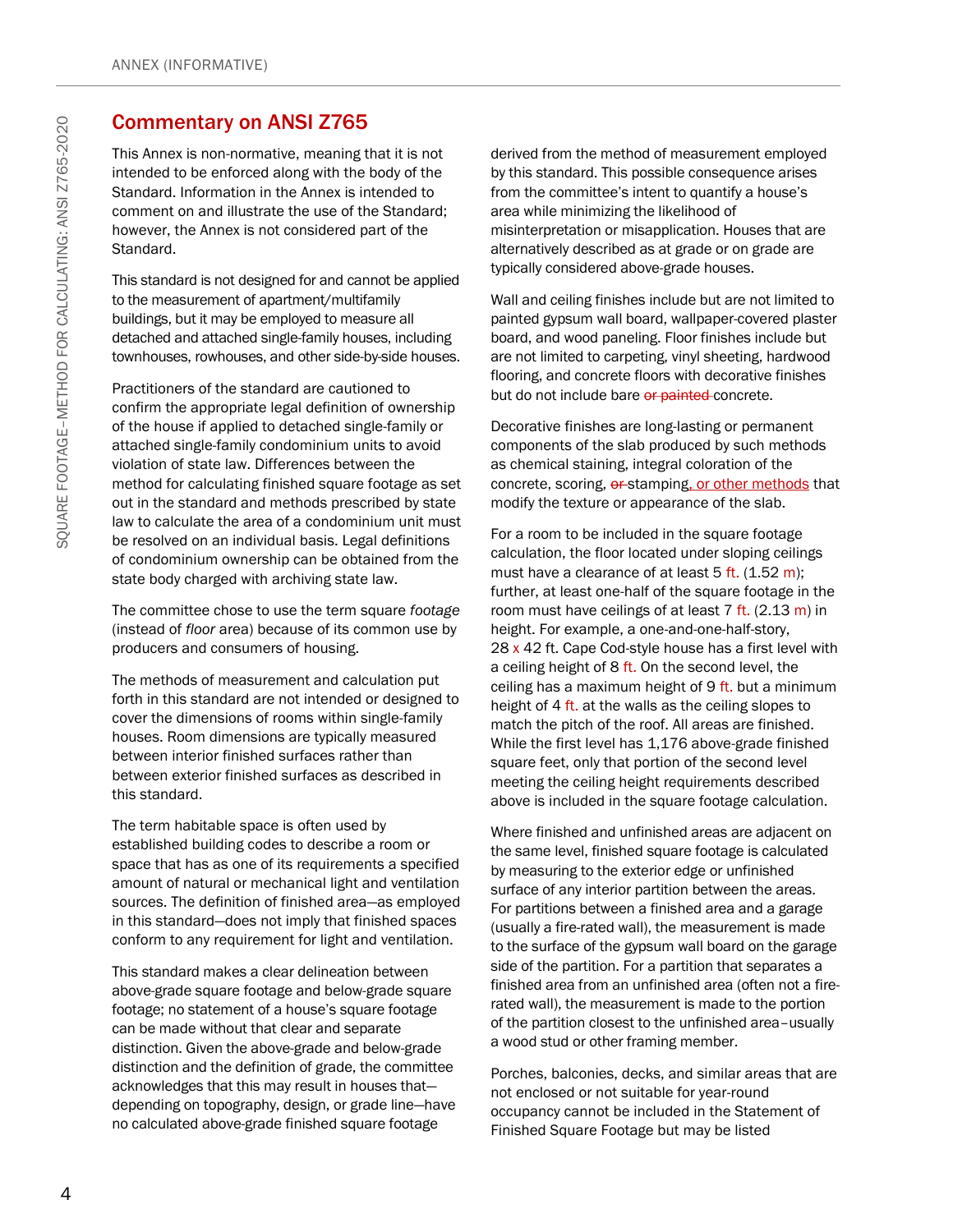separately, measured from the exterior finished surface of the house to the outer edge of the floor surface area or exterior surface, and calculated by using the method referenced in the standard.

The treatment of garage area in the standard allows practitioners to apply local customs. While garages can never be included in finished square footage, the standard does allow the area to be included in unfinished square footage. In the diagrams that accompany this standard, Figure 1 largely shows the garage (and the adjoining laundry) as a structure attached to the main body of the house. As such, the garage is not typically treated as an unfinished area of the house but rather as a separate area simply referred to as "garage." However, if the garage is located beneath the main body of the house, some localities treat the area as part of the house and contributing to unfinished square footage. Practitioners are urged to heed common local convention with regard to garages.

Finished areas above garages are included in the finished square footage that is at the same level in the main body of the house, but only if they are connected to the house by continuous finished areas such as hallways or staircases.

Exterior finishes include but are not limited to masonry or masonry veneer; wood, aluminum, or vinyl siding; or gypsum wall board when used on the exterior wall common to an attached garage.

Protruding areas beyond the exterior finished surface of the outside walls–such as chimneys and windows– cannot be included in finished square footage unless the protrusions have a floor on the same level and meet ceiling height requirements. For example, a hearth that is within the exterior finished surface is included, as is a window that extends from floor to ceiling. Further, if the hearth is on the first level and the chimney extends through the interior of the second level without a hearth on the second level, no deduction is made from the finished square footage of the second level. However, if the hearth or chimney is located beyond the exterior finished surface or the window does not have a floor, the area cannot be included in the finished square footage. An elevator shaft, laundry chute, and/or a dumbwaiter should be included in the square footage calculation.

A common construction practice is to provide a floor opening for stairs that is the same size as the stairs themselves. Therefore, the area of stairs included in finished square footage is typically equal to the area of the opening in the floor. For example, a two-story,

28 x 42 ft. house embodies 1,176 finished square feet on the first level and 1,176 finished square feet on the second level, provided that all areas are finished and the opening in the floor of the second level does not exceed the area of the stair treads. Further, stairs that descend to an unfinished basement are included in the finished square footage of the first level regardless of the degree of finish of the stairs or the degree of finish of the area around the stairs. Finished stairs suitable for year round use ascending to an unfinished upper area are included in the square footage calculation. In addition, areas beneath stairs are included in the finished square footage regardless of the distance between the stairs and the floor below or of the degree of finish of that area.

The standard makes no statement concerning differences between square footage calculations made by multiple parties for the same property. The method for calculating square footage requires measurements to be taken to the nearest inch or tenth of a foot using English measurement units or to the nearest hundredth of a meter using the Metric system. The final floor area must be reported to either the nearest square foot or tenth of a meter, as appropriate.

#### Examples

An example of a Statement of Finished Square Footage of a detached single-family house with basement follows:

#### DECLARATION 1

"A 28.2 x 42.5 ft. two-story detached singlefamily house with 2,201 above-grade finished square feet and 807 below-grade finished square feet, plus 96 above-grade unfinished square feet in a utility room and 392 belowgrade unfinished square feet in a basement. The first level has a 100 sq. ft. two-story space. In addition, the property includes a 240 sq. ft. enclosed porch and a two-car garage."

An example of the square footage description of a two-story attached single-family house follows:

#### DECLARATION 2

"A 22.1 x 30.9 ft. two-story attached singlefamily carriage townhouse with 1,366 abovegrade finished square feet and 176 abovegrade unfinished square feet in a utility/ storage room. In addition, the property includes a 120 sq. ft. deck and a one-car garage."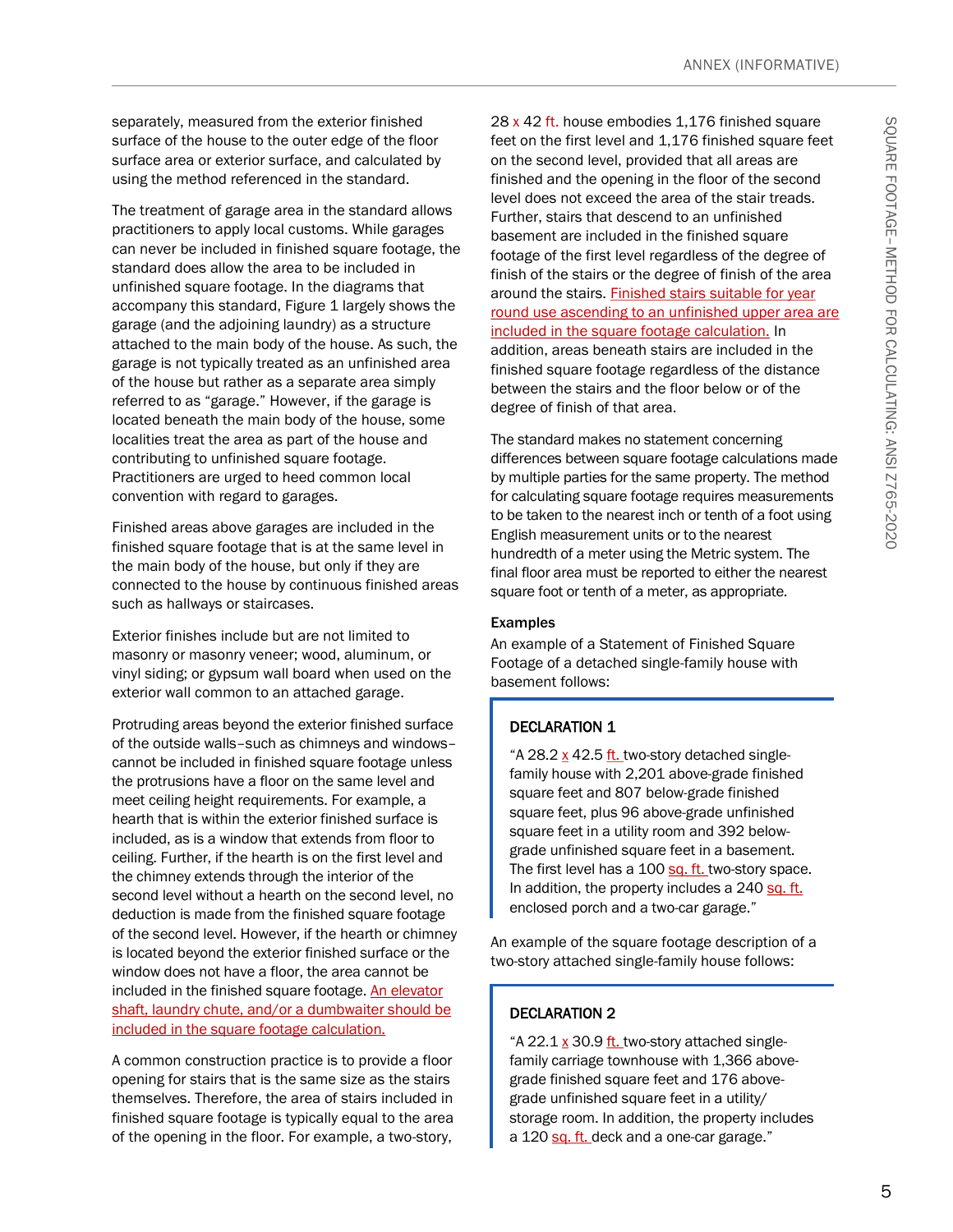

#### FIGURE 1.

Entry-Level Plan (above grade)

Figures 1 through 4 depict a two-story single-family house with basement. The entry and upper levels are entirely above grade and the basement is entirely below grade. The dashed line encircles the finished floor area that is counted as above-grade finished square footage and belowgrade finished square footage. As shown, the upper-level plan has an open foyer and a protruding window that does not extend to the floor; neither area contributes to the square footage of the upper level. The calculated finished square footage of the entry level does not include the protruding fireplace, covered patio, garage, or unfinished laundry. The finished area of the basement is counted toward the belowgrade finished square footage in its entirety, including the area under the stairs that descend from the entry level. The area of the unfinished utility room is calculated by using the method prescribed in the standard but is not included in the below-grade finished square footage.

Staff Note: Figure was re-drawn but content remained unchanged.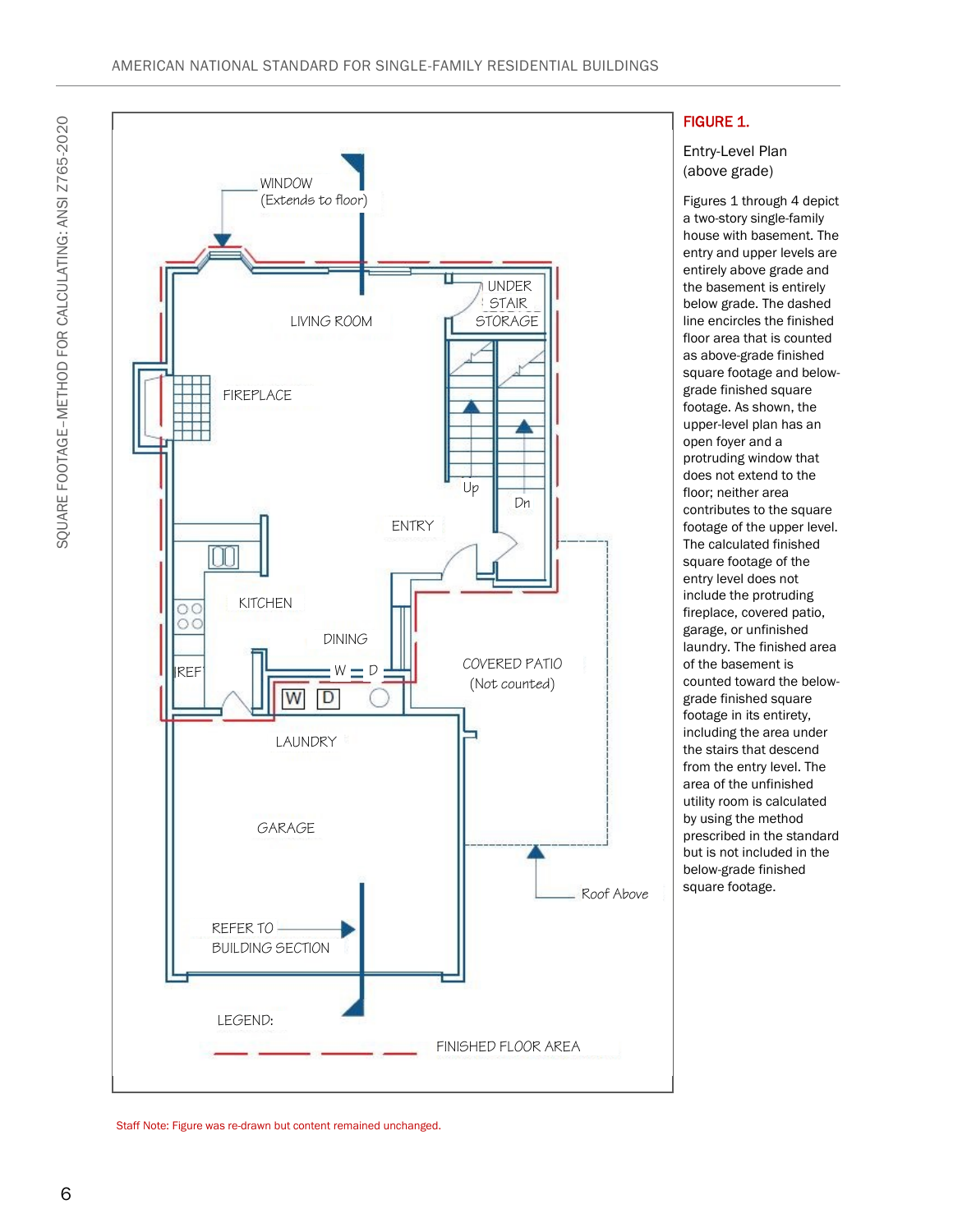

#### FIGURE 2.

Upper-Level Plan (above grade)

Staff Note: Figure was re-drawn but content remained unchanged.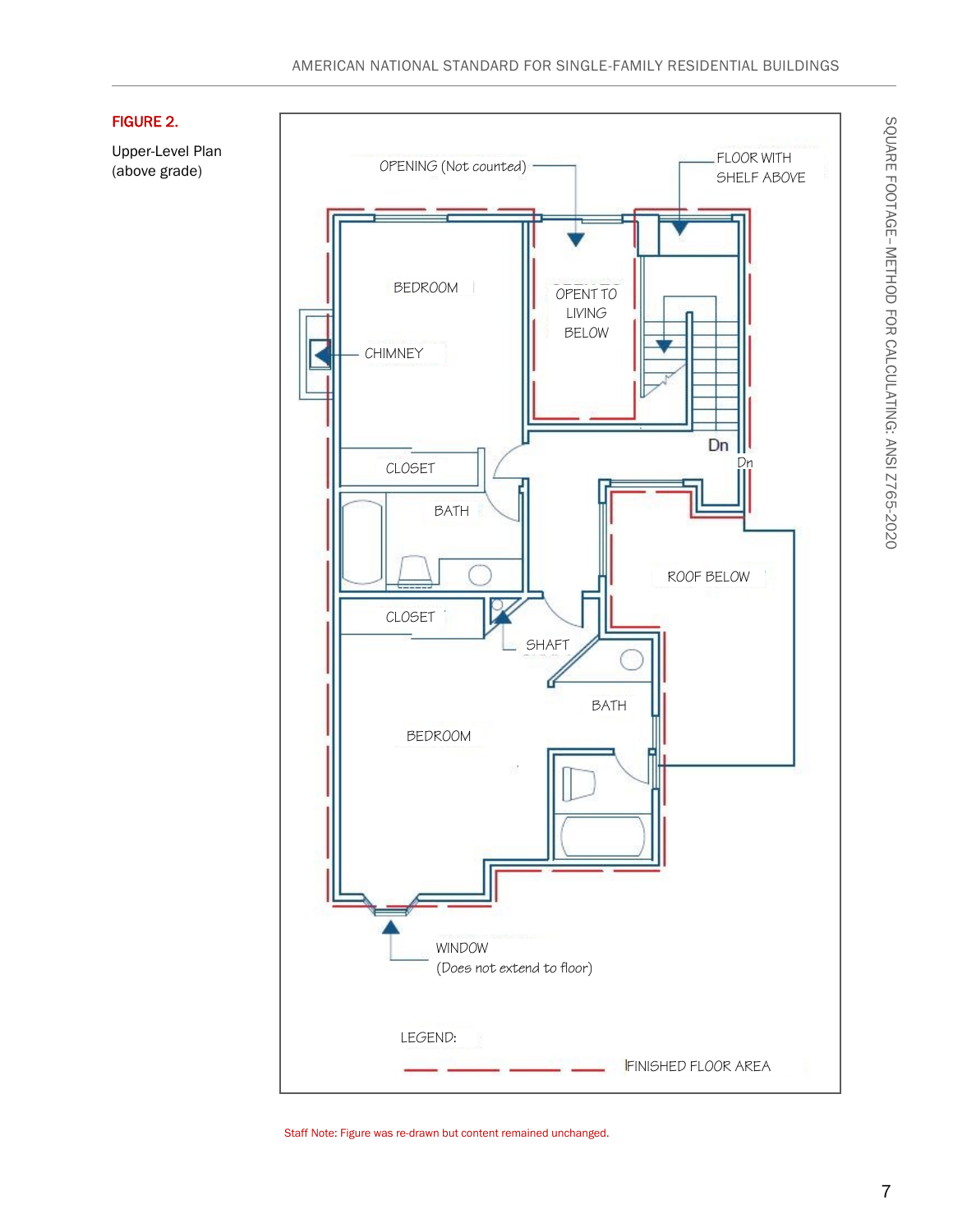

Staff Note: Figure was re-drawn but content remained unchanged.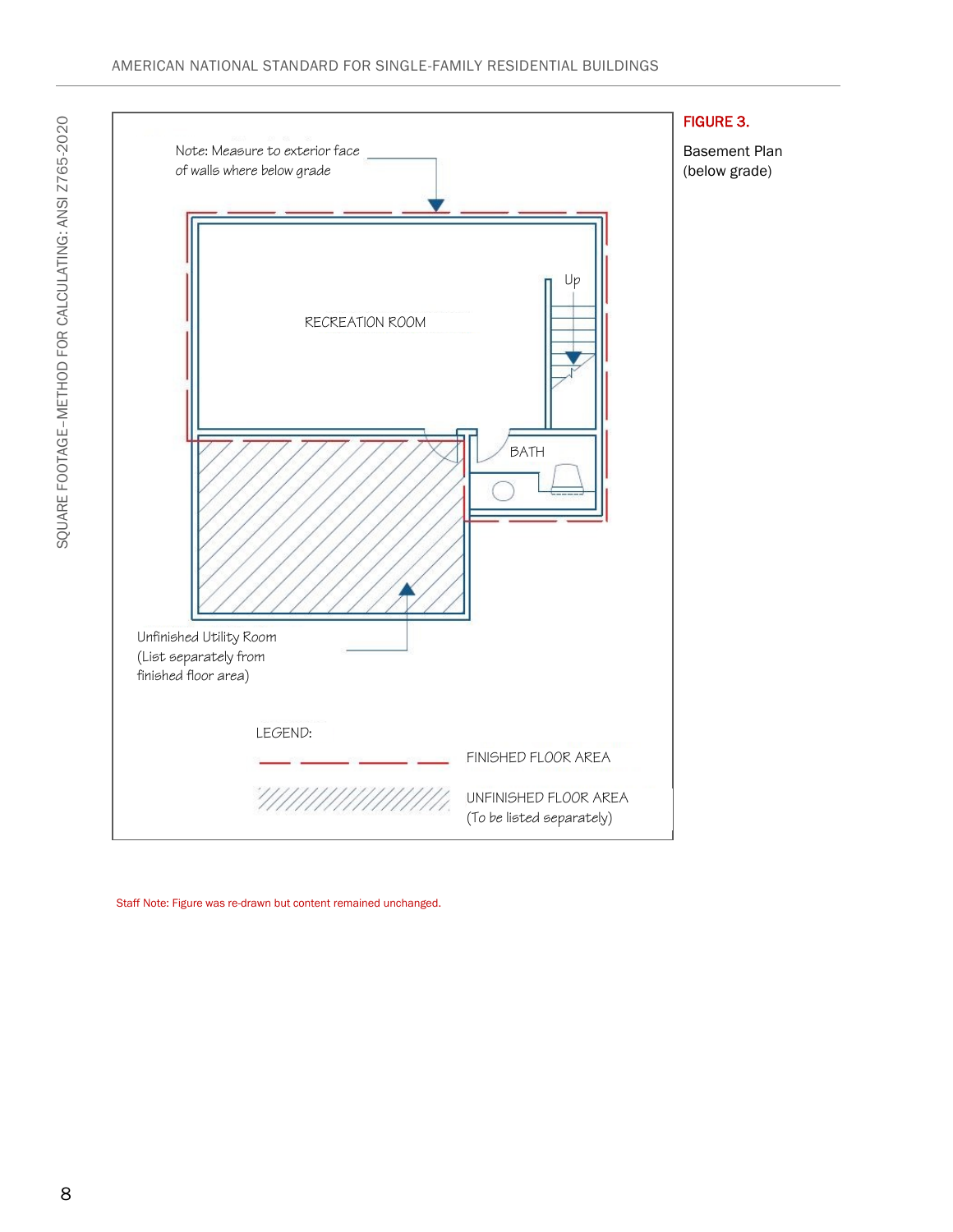

#### FIGURE 4.

Building Section

Staff Note: Figure was re-drawn but content remained unchanged.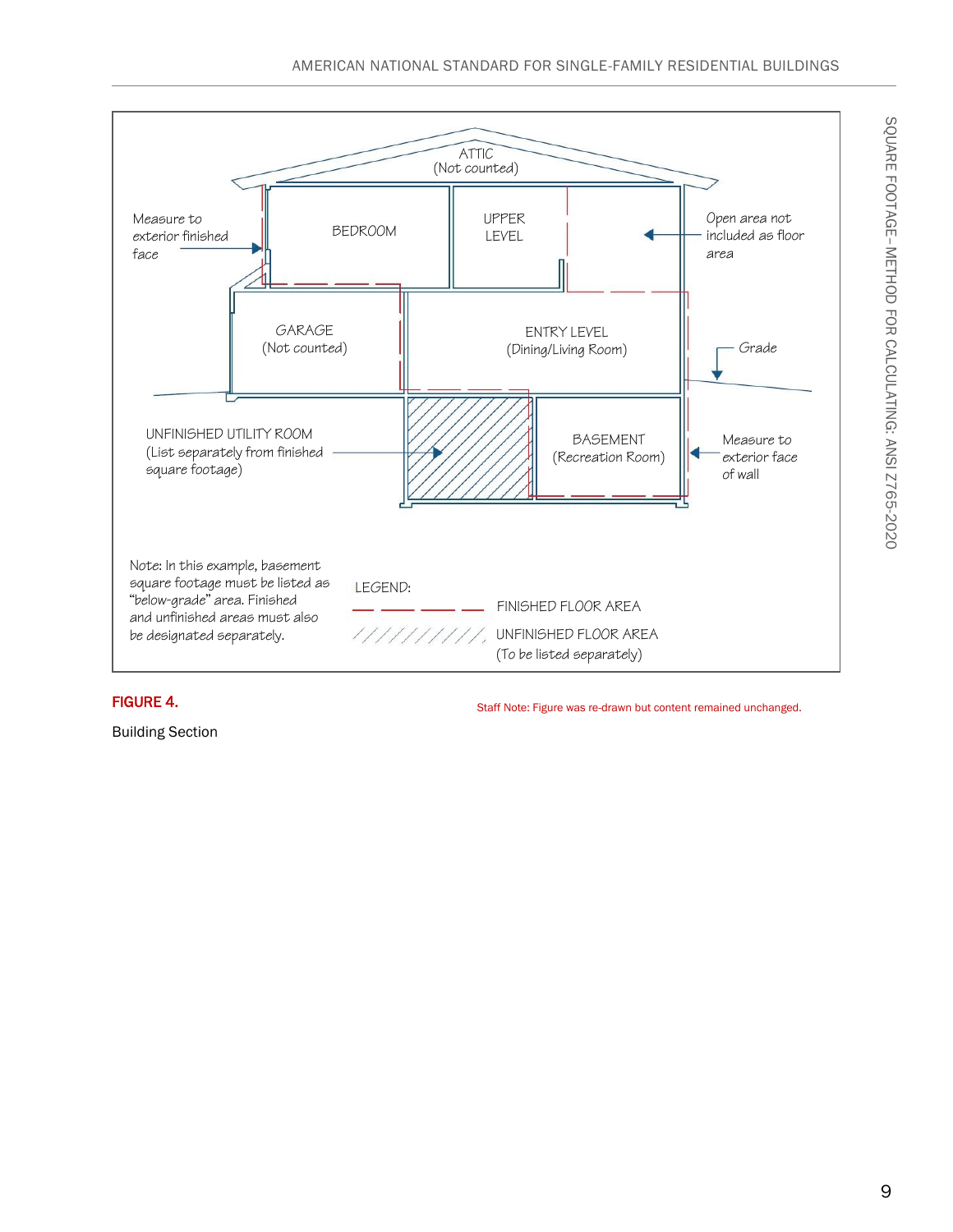

#### FIGURE 5.

#### Building Section

Figure 5 presents the building section of a one-and-one-half-story house with a partially below-grade entry level. The area in the finished loft/attic counting toward the finished square footage of that level has a ceiling height of at least 5  $\frac{\text{ft.}}{\text{ft.}}(1.52 \text{ m})$ , and at least one-half of the finished square footage has a ceiling height of at least 7  $f_{\rm L}$  (2.13 m). The entire area of the entry level is considered below-grade finished square footage.

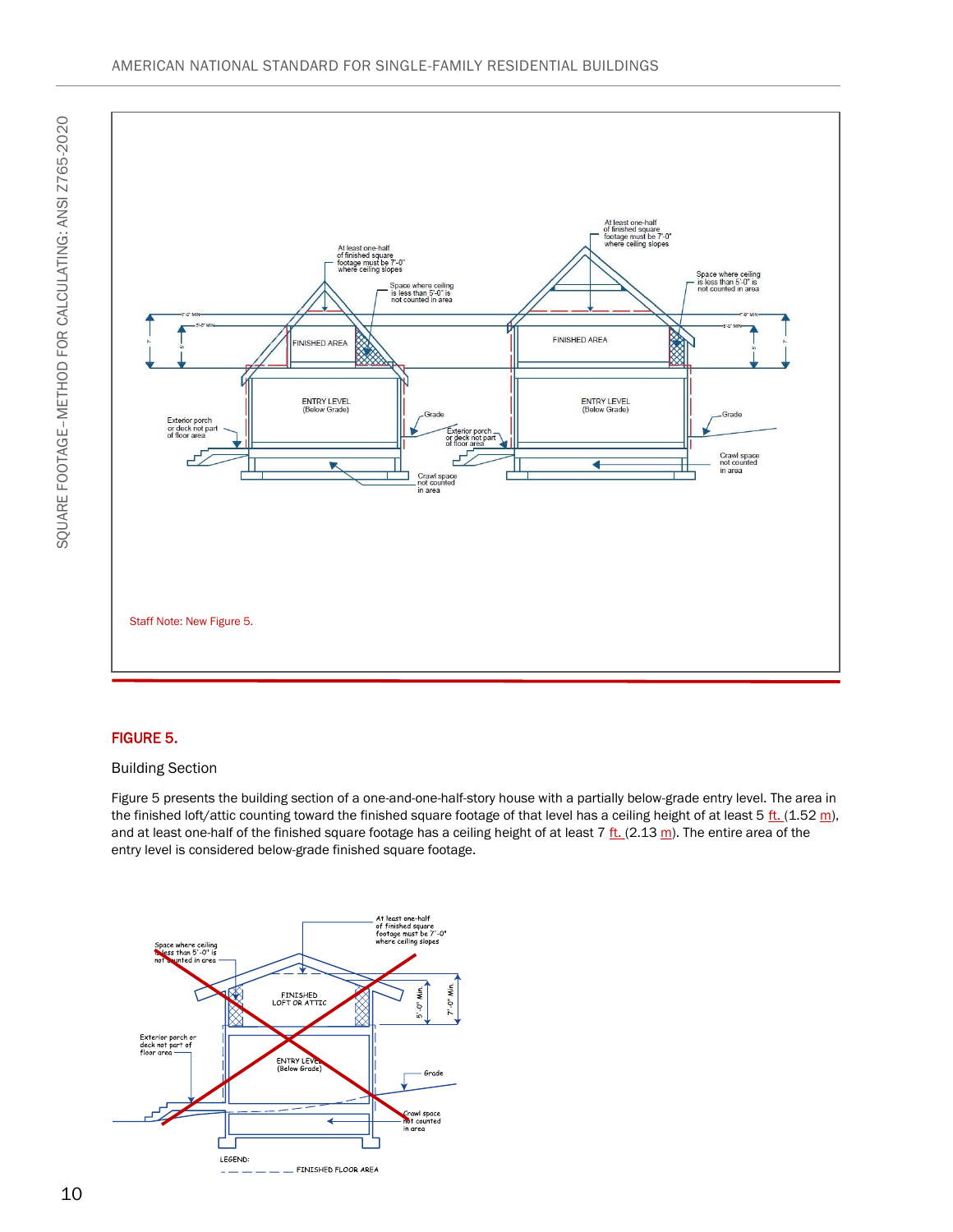

#### Staff Note: Figure was re-drawn but content remained unchanged.

#### FIGURE 6.

#### **Stairs**

Figure 6 demonstrates two typical stair configurations. Viewed from above, the stair treads and the landing in the drawing on the left fill the entire opening through which they descend. By definition, the area of the stairs and landing (or, by interpretation, the area of the opening) is included in the square footage of the level above. In the drawing on the right, the stair treads and landing merely skirt the opening. Here, the area of the treads and landing must be calculated to be included in the upper-level square footage; the remaining area of the opening is not included.

METHOD FOR CALCULATING: ANSI Z765-2020

SQUARE FOOTAGE